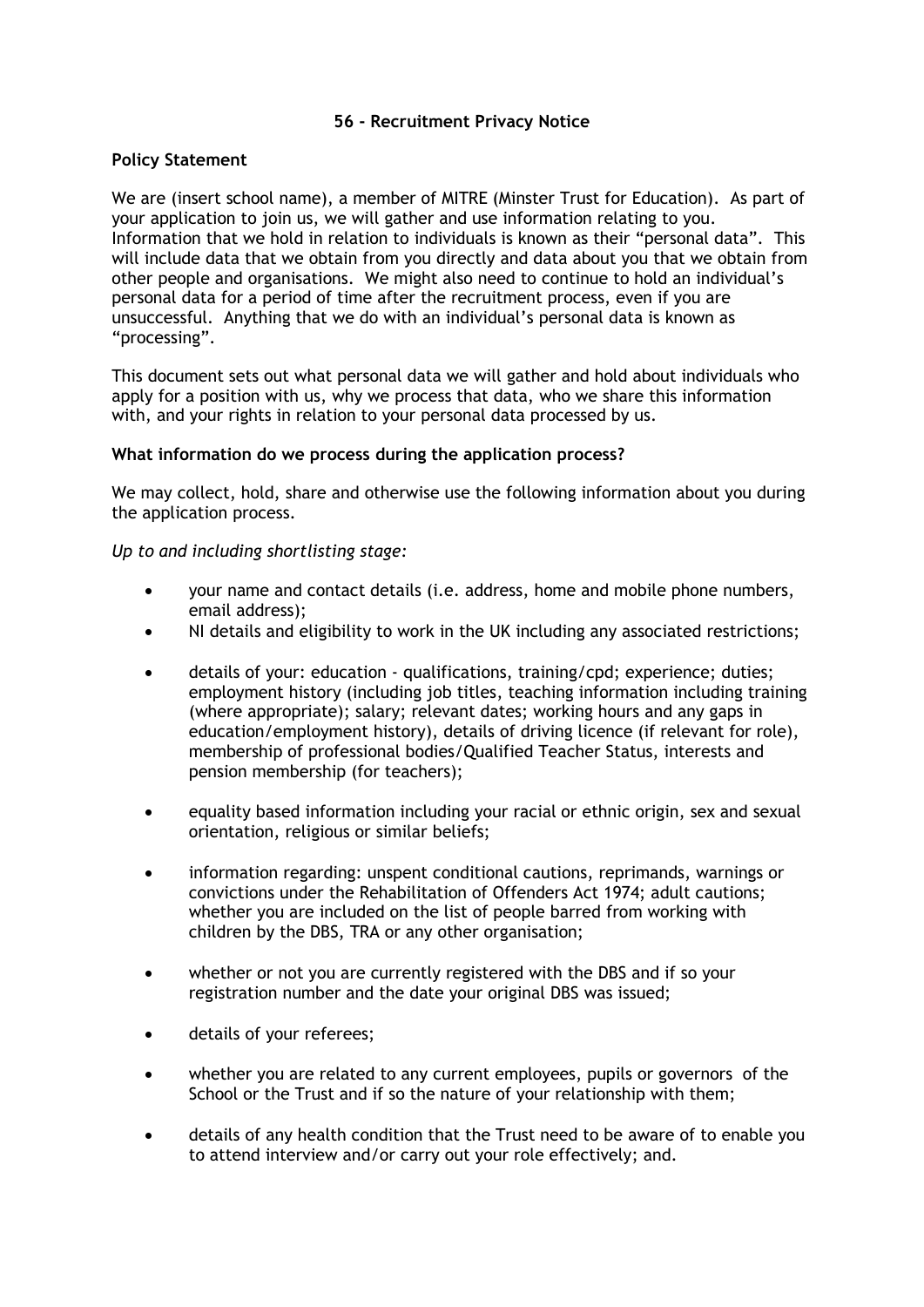• Whether you are the subject of any disciplinary procedure (conduct and/or performance) for which a disciplinary investigation, warning or sanction is current

# *Following shortlisting stage, and prior to making a final decision (in addition to the above)*

- information about your previous academic and/or employment history, including details of any conduct, grievance or performance issues, appraisals, time and attendance, from references obtained about you from previous employers and/or education providers;\*
- confirmation of your academic and professional qualifications (including seeing a copy of certificates);\*
- information via the DBS process, regarding your criminal record, in criminal records certificates (CRCs) and enhanced criminal records certificates (ECRCs), whether you are barred from working in regulated activity;\*
- your nationality and immigration status and information from related documents, such as your passport or other identification and immigration information;<sup>\*</sup>
- medical check to indicate fitness to work;\*
- a copy of your driving licence (or other appropriate documentation as listed on the Home Office list);\*
- if you are a teacher, we will check with Department for Education's Teaching Regulation Agency about your teacher status, whether you are subject to a prohibition from teaching order and any other relevant checks (for example Section 128 direction for management posts and EEA teacher sanctions);\* and
- equal opportunities' monitoring data.

You are required (by law or in order to enter into your contract of employment) to provide the categories of information marked (\*) above to us to enable us to verify your right to work and your suitability for the position. Without providing us with this information, or if the information is not satisfactory, then we will not be able to proceed with any offer of employment.

If you are employed by us, the information we collect may be included on our Single Central Record. In this scenario, a further privacy notice in relation to data we collect, process, hold and share about you during your time with us, will be issued to you.

### **Where do we get information from about during your application process?**

Depending on the position that you have applied for, we may collect this information from you, your referees (details of whom you will have provided), your education provider, any relevant professional body, the Disclosure and Barring Service (DBS), NCTL and the Home Office, during the recruitment process.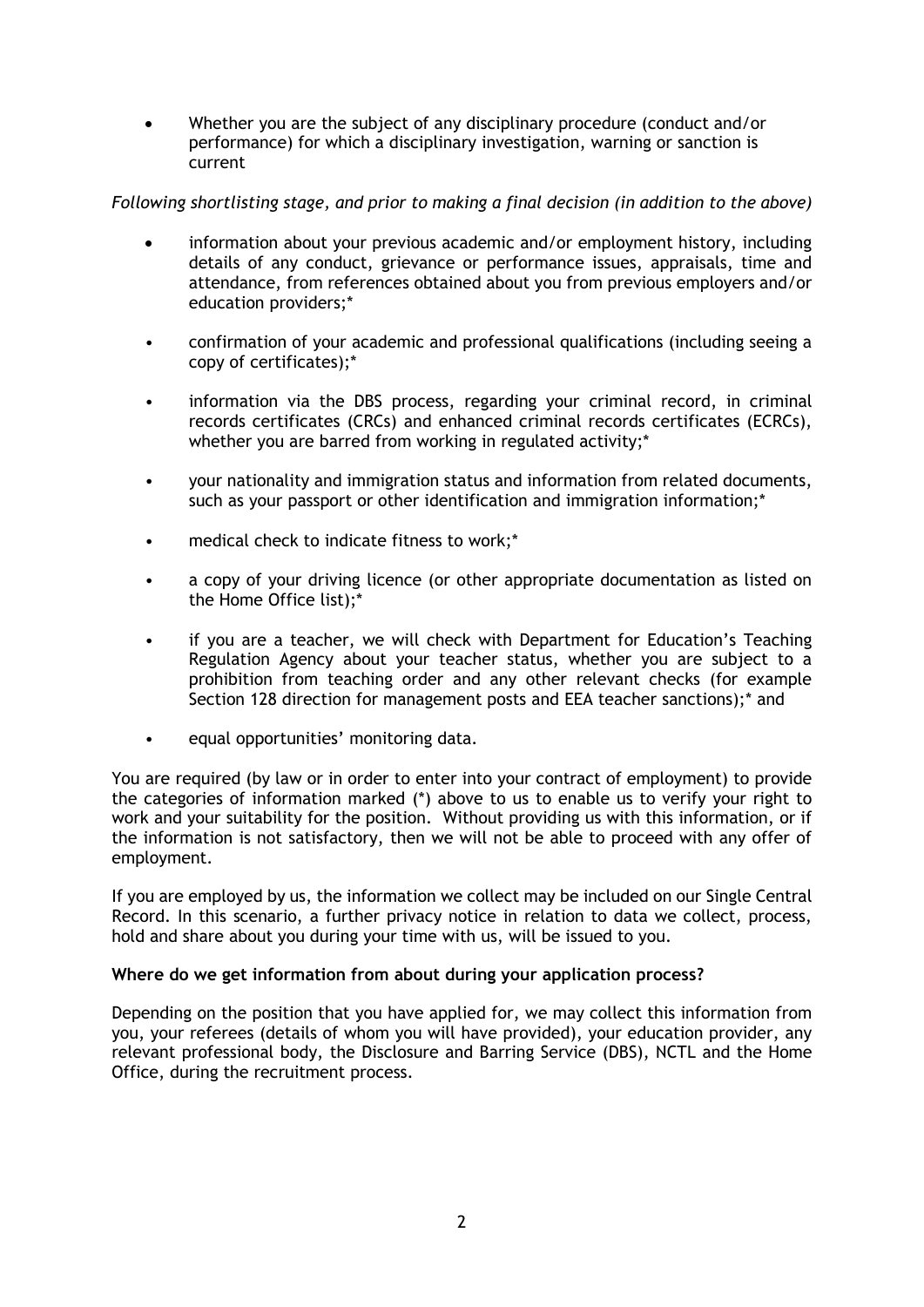### **Why do we use this information?**

We will process your personal data during your application process for the purpose of complying with legal obligations, carrying out tasks which are in the public interest, and taking steps with a view to entering into an employment contract with you. This includes:

- to assess your suitability for the role you are applying for;
- to take steps to enter into a contract with you;
- to check that you are eligible to work in the United Kingdom or that you are not prohibited from teaching;
- to comply with guidance relating to Keeping Children Safe in Education; and
- so that we are able to monitor applications for posts in the Trust to ensure that we are fulfilling our obligations under the public sector equality duty under the Equality Act 2010.

### **How long will we hold information in relation to your application?**

We will hold information relating to your application only for as long as necessary. If you are successful, then how long we need to hold on to any information will depend on the type of information. For further detail please see our Retention and Destruction Policy.

If you are unsuccessful we will hold your personal data only for six months, after which time it is securely deleted.

#### **Who will we share information with about your application?**

We will not share information gathered during your application process with third parties, other than professional advisors (as necessary) e.g. legal as HR advisors.

#### **Rights in relation to your personal data**

All individuals have the right to request access to personal data that we hold about them. The only exception to this relates to the provision of confidential references provided by third parties for recruitment purposes (please note that all references requested by and provided to the Trust are treated as confidential and will not therefore be disclosed). If however individuals wish to make a request for access to other personal data referenced within this privacy notice they should contact the relevant Data Protection Officer (DPO) at the school they are applying to: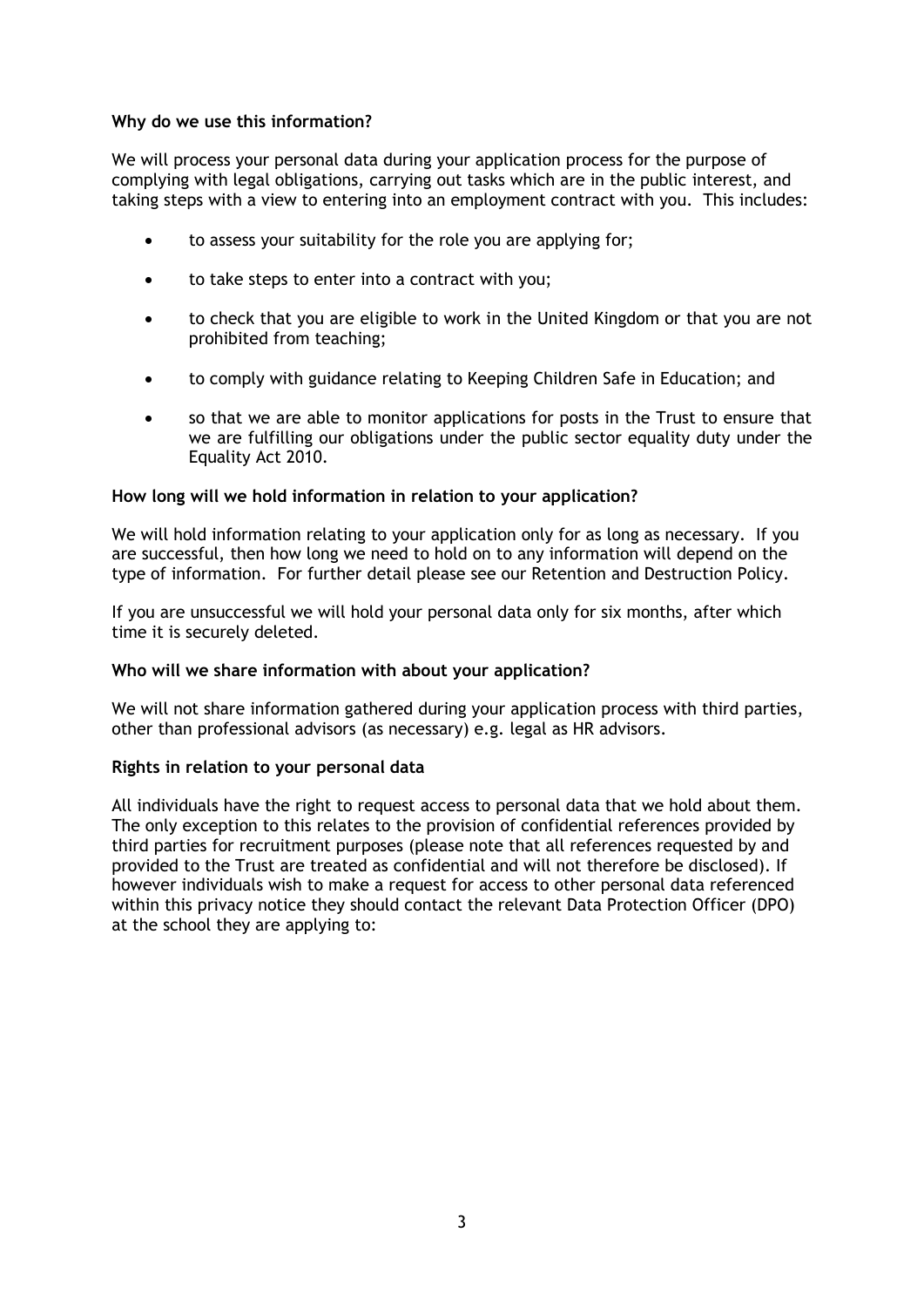| <b>School</b>                                | <b>DPO</b>             | <b>Contact Details</b>                    |
|----------------------------------------------|------------------------|-------------------------------------------|
| <b>Minster Trust for</b><br><b>Education</b> | <b>Tracey Piper</b>    | t.piper@mitretrust.org.uk                 |
|                                              |                        | Tel 01636 551103                          |
| <b>The Minster School</b>                    | <b>Caroline Blick</b>  | c.blick@minster.notts.sch.uk              |
|                                              |                        | 01636 814000                              |
| <b>Bleasby Primary</b>                       | <b>Sarah Smith</b>     | ssmith@bleasby.notts.sch.uk               |
|                                              |                        | Tel 01636 830203                          |
| <b>Farnsfield St Michael's</b>               | Rob Fry                | rfry@st-michaels.notts.sch.uk             |
|                                              |                        | Tel 01623 882494                          |
| <b>Holy Trinity Infants</b>                  | Jemma<br><b>Hughes</b> | jhughes@southwellholytrinity.notts.sch.uk |
|                                              |                        | Tel 01636 812067                          |
| <b>Halam Primary</b>                         | <b>Phil Cooke</b>      | dpo@halam.notts.sch.uk                    |
|                                              |                        | Tel 01636 813062                          |
|                                              |                        |                                           |
| <b>National CofE Academy</b>                 | Ashley<br>Cockerill    | acockerill@nationalacademy.org.uk         |
|                                              |                        | Tel 0115 963 5667                         |
|                                              |                        |                                           |
| Lowes Wong Infant<br><b>School</b>           | <b>Alix Peacock</b>    | apeacock@loweswong-inf.notts.sch.uk       |
|                                              |                        |                                           |

Please also refer to our Data Protection Policy for further details on making requests for access to personal data.

Individuals also have the right, in certain circumstances, to:

- Object to the processing of their personal data
- Have inaccurate or incomplete personal data about them rectified
- Restrict processing of their personal data
- Object to the making of decisions about them taken by automated means
- Have your data transferred to another organisation
- Claim compensation for damage caused by a breach of their data protection rights